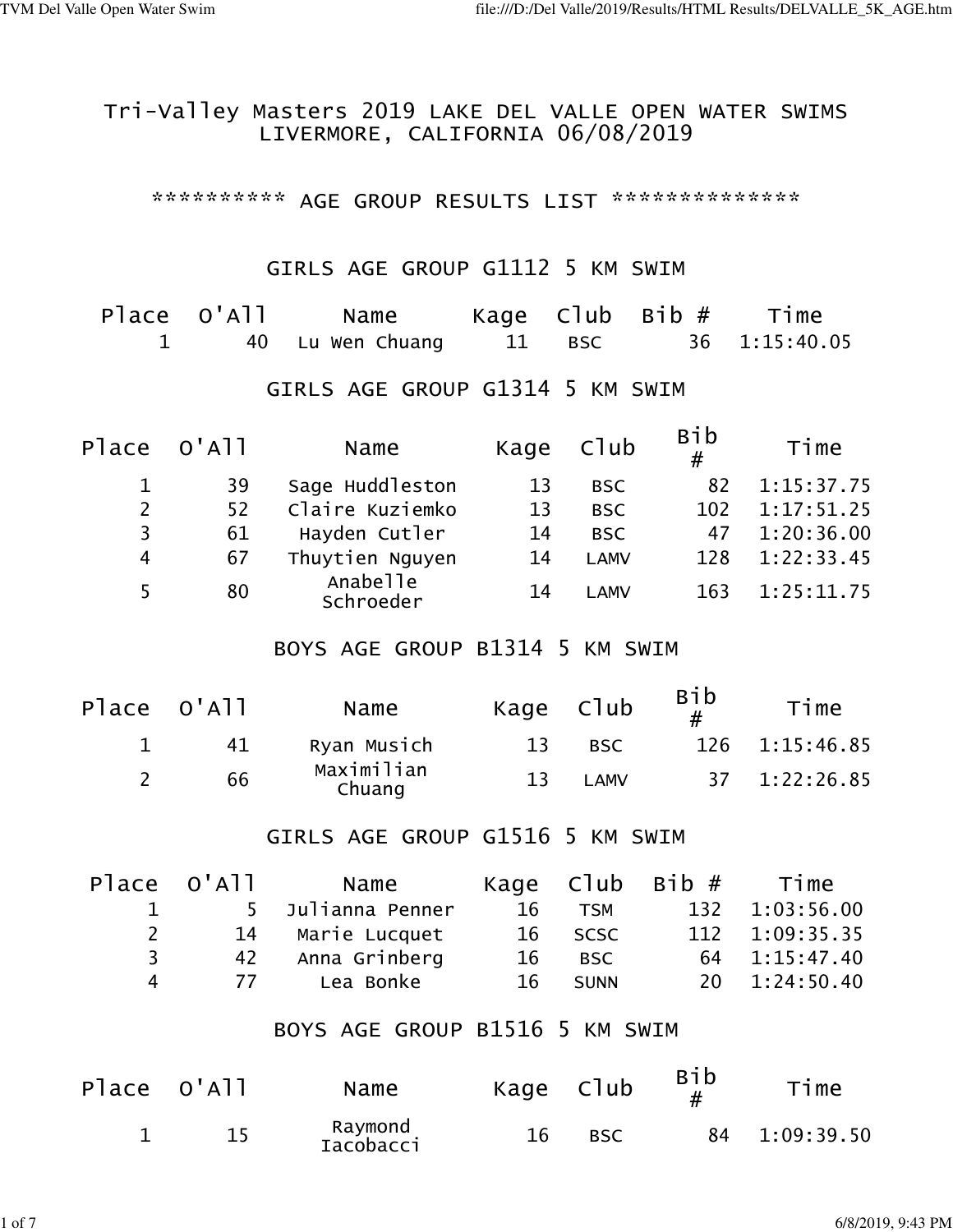| $\overline{c}$          | 17                         | Christophe Guzik                       | 16              | <b>SUNN</b> | 69                        | 1:09:59.45         |
|-------------------------|----------------------------|----------------------------------------|-----------------|-------------|---------------------------|--------------------|
| $\overline{\mathbf{3}}$ | 37                         | Kenneth Kohn                           | 15              | <b>BSC</b>  | 94                        | 1:15:35.20         |
| $\overline{\mathbf{4}}$ | 46                         | Ernest Leong                           | 15              | <b>LAMV</b> | 108                       | 1:16:30.00         |
| 5                       | 47                         | Tai Nguyen                             |                 | 16 LAMV     | 127                       | 1:16:58.70         |
| 6                       | 48                         | Danila Gorkov                          | 15              | <b>LAMV</b> | 63                        | 1:16:58.75         |
|                         |                            | GIRLS AGE GROUP G1718 5 KM SWIM        |                 |             |                           |                    |
| Place                   | $O'$ A $11$<br>$\mathbf 1$ | Name<br>Chad Washam<br>38              | 17 <sup>2</sup> | UNAT-       | Kage Club Bib#<br>194     | Time<br>1:15:35.50 |
|                         |                            | BOYS AGE GROUP B1718 5 KM SWIM         |                 |             |                           |                    |
| $\mathbf 1$             | Place O'All                | Name<br>Amit Freiman<br>$\overline{4}$ | 17 <sup>2</sup> | SCSC        | Kage $C1ub$ Bib $#$<br>58 | Time<br>1:03:44.70 |
|                         |                            | FEMALE AGE GROUP F1824 5 KM SWIM       |                 |             |                           |                    |
| Place                   | 0'A11                      | Name                                   | Age Club        |             | Bib#                      | Time               |
| 1                       |                            | Cameron Davis<br>21                    | 24              | <b>OEVT</b> | 49                        | 1:12:15.10         |
| $\overline{2}$          |                            | 73<br>Sydni Resnick                    | 20              | <b>OEVT</b> | 148                       | 1:24:00.60         |
|                         |                            | MALE AGE GROUP M1824 5 KM SWIM         |                 |             |                           |                    |
| Place                   | $O'$ A $11$                | Name                                   | Age             | Club        | Bib #                     | Time               |
| $\mathbf 1$             | 6                          | Michal Zyla                            |                 | 23 SCSC     | 206                       | 1:05:02.15         |
| $\overline{2}$          | 43                         | Jonathan Chow                          | 24              | <b>UCSF</b> |                           | 35 1:15:54.30      |
| $\overline{3}$          | 74                         | Maksim Kosminskii                      | 22              | LAMV        | 97                        | 1:24:12.10         |
|                         |                            | FEMALE AGE GROUP F2529 5 KM SWIM       |                 |             |                           |                    |
| Place                   | $O'$ A $11$                | Name                                   | Age             | Club        | Bib#                      | Time               |
| 1                       | $\overline{7}$             | Allison Arnold                         | 27              | <b>TOC</b>  | 220                       | 1:07:26.30         |
| $\overline{c}$          | 44                         | Anette Skoda                           | 28              | <b>LAMV</b> | 171                       | 1:15:59.80         |
| $\overline{\mathbf{3}}$ | 62                         | Carly Hyland                           | 26              | <b>OEVT</b> | 83                        | 1:21:19.55         |
| $\overline{\mathbf{r}}$ | 83                         | Christina Bechtel                      | 26              | <b>TOC</b>  | 13                        | 1:25:27.30         |
| 5                       | 102                        | Carol Wei                              | 28              | <b>OEVT</b> | 197                       | 1:34:01.65         |
|                         |                            | MALE AGE GROUP M2529 5 KM SWIM         |                 |             |                           |                    |
| Place                   | $O'$ A $11$                | Name                                   | Age             | C1ub        | <b>Bib</b><br>#           | Time               |
| $\mathbf 1$             | $\overline{2}$             | Andrew Cosgarea                        | 27              | <b>TOC</b>  | 43                        | 1:01:00.80         |
| $\overline{2}$          | 10                         | Patrick Li                             | 28              | <b>UCSF</b> | 111                       | 1:08:18.35         |
| 3                       | 29                         | Christophe<br>Ferguson                 | 29              | <b>OEVT</b> | 55                        | 1:13:54.90         |
|                         |                            |                                        |                 |             |                           |                    |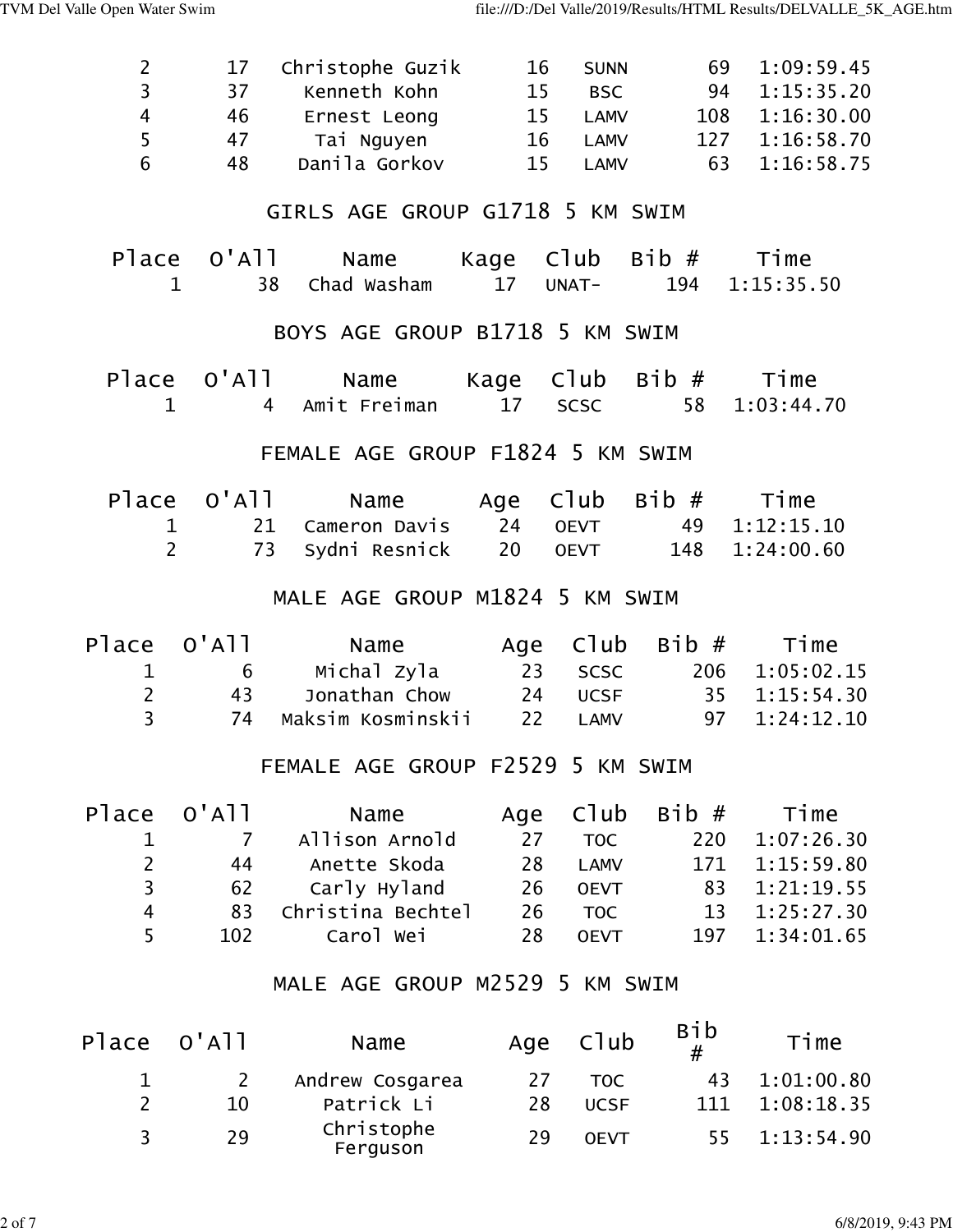| $\overline{\mathbf{4}}$ | 51           | Burke Sims                       | 28  | <b>TOC</b>  | 170             | 1:17:47.20 |
|-------------------------|--------------|----------------------------------|-----|-------------|-----------------|------------|
| 5                       | 71           | Cole white                       | 29  | <b>OEVT</b> | 199             | 1:23:20.00 |
| 6                       | 75           | James Lamb                       | 26  | <b>CRUZ</b> | 213             | 1:24:33.20 |
|                         |              |                                  |     |             |                 |            |
|                         |              | FEMALE AGE GROUP F3034           |     | 5 KM SWIM   |                 |            |
| Place                   | $O'$ A $1$   | Name                             | Age | C1ub        | <b>Bib</b><br># | Time       |
| 1                       | 30           | Kate Dwelley                     | 30  | <b>CRUZ</b> | 51              | 1:14:16.50 |
| $\overline{c}$          | 54           | Natalia Jensen                   | 31  | <b>LAMV</b> | 88              | 1:19:37.15 |
| $\overline{3}$          | 103          | Marisa Kendall                   | 30  | <b>TEME</b> | 93              | 1:34:51.40 |
| $\overline{4}$          | 105          | Bianca N/a<br>Bernardo           | 34  | <b>YAM</b>  | 15              | 1:35:08.35 |
| 5                       | 106          | Randi Shiromizu                  | 31  | <b>STAN</b> | 166             | 1:35:21.65 |
| 6                       | 110          | Katy Kunkle                      | 32  | <b>OEVT</b> | 101             | 1:36:29.70 |
| $\overline{7}$          | 140          | Lesley Telford                   | 31  | <b>MELO</b> | 183             | 1:57:52.30 |
|                         |              | MALE AGE GROUP M3034 5 KM SWIM   |     |             |                 |            |
| Place                   | $O'$ A $11$  | Name                             | Age | Club        | Bib#            | Time       |
| $\mathbf 1$             | $\mathbf{1}$ | Chad La Tourette                 | 31  | <b>TOC</b>  | 103             | 1:00:52.90 |
| $\overline{2}$          | 22           | Justin Hollenback                | 33  | <b>STAN</b> | 80              | 1:12:18.80 |
| $\overline{3}$          | 24           | Christophe Whaley                | 34  | <b>ECAM</b> | 198             | 1:12:28.60 |
| $\overline{4}$          | 32           | John Piirainen                   | 30  | <b>TOC</b>  | 219             | 1:14:41.80 |
| 5                       | 53           | David Law                        | 34  | <b>MAM</b>  | 105             | 1:19:33.95 |
| 6                       | 79           | Alex Solomon                     | 33  | <b>TSUN</b> | 173             | 1:25:09.95 |
|                         |              | FEMALE AGE GROUP F3539 5 KM SWIM |     |             |                 |            |
| Place                   | $O'$ A $11$  | Name                             | Age | Club        | <b>Bib</b><br># | Time       |
| $\mathbf 1$             | 69           | Erin Maehr                       | 37  | <b>TEME</b> | 114             | 1:22:40.95 |
| $\overline{c}$          | 91           | Kylie Baker                      | 37  | <b>OEVT</b> | 9               | 1:30:02.55 |
| $\overline{3}$          | 93           | Sarah Groskopf                   | 39  | <b>TVM</b>  | 66              | 1:30:41.30 |
| $\overline{\mathbf{4}}$ | 100          | Erin Hoffman                     | 38  | <b>OEVT</b> | 78              | 1:33:01.75 |
| 5                       | 133          | Katherine Groffman               | 37  | <b>UCSF</b> | 65              | 1:47:23.65 |
| 6                       | 150          | K. Melelan<br>Bornheimer         | 36  | <b>BC</b>   | 218             | 2:14:22.55 |

## MALE AGE GROUP M3539 5 KM SWIM

|   | Place O'All | Name                |    |             | Age $C1ub$ Bib $#$ Time |
|---|-------------|---------------------|----|-------------|-------------------------|
|   | 8           | Zebron Lemke        | 39 | AAM         | 107 1:08:13.80          |
| 2 |             | 59 Nathaniel Haynes |    | 39 TSUN     | 72 1:20:09.70           |
| २ |             | 65 Vincent Accurso  |    | 35 TOC      | 1, 1:22:10.25           |
|   | 68          | Andrew Jessop       | 37 | <b>SRVM</b> | 212 1:22:36.80          |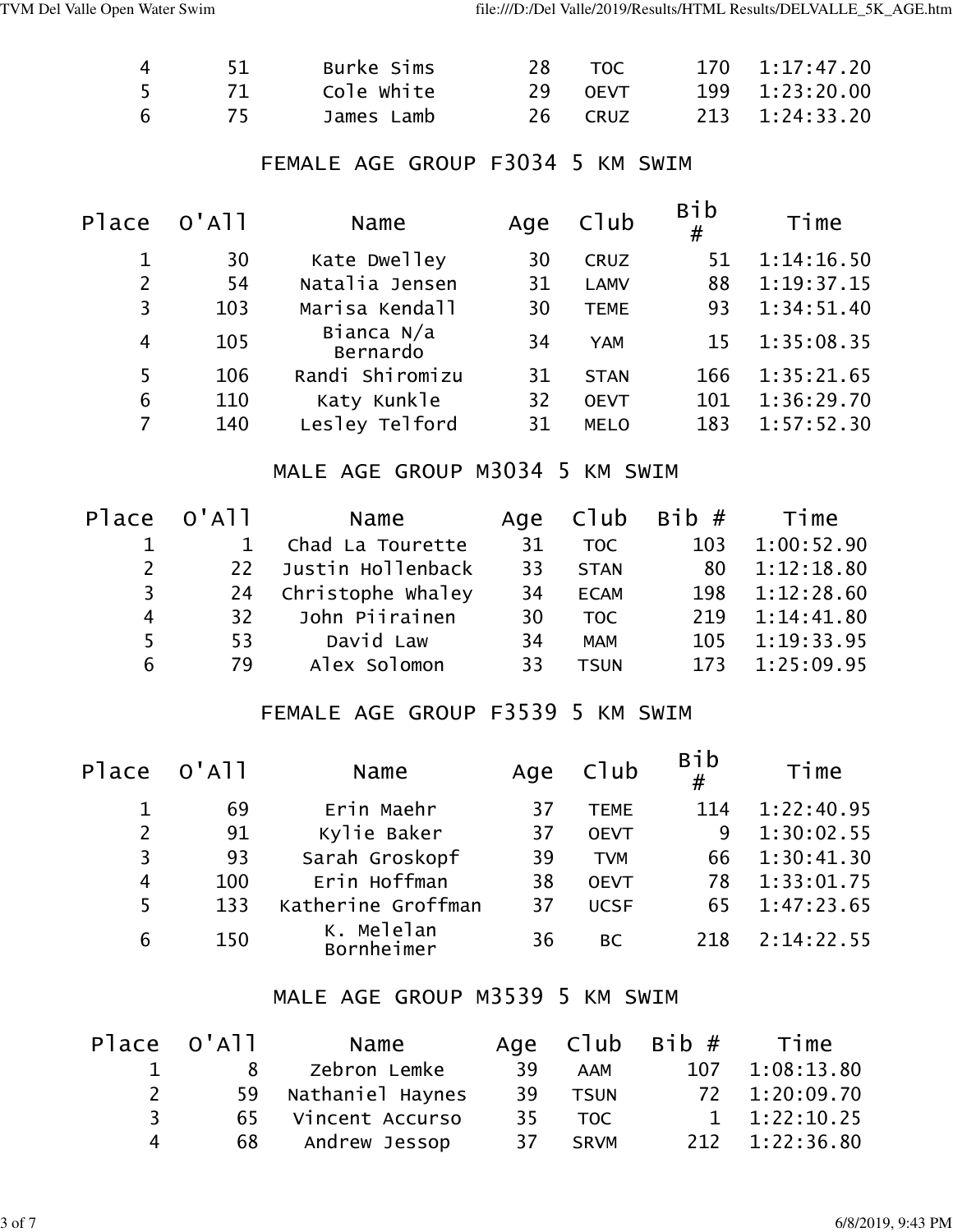| 5                       | 127         | Benyam Alemayehu                 | 35  | <b>UC38</b> | $2^{\circ}$ | 1:44:28.15 |
|-------------------------|-------------|----------------------------------|-----|-------------|-------------|------------|
| 6                       | 135         | Alex De Jong                     | 39  | <b>YPAC</b> | 50          | 1:49:31.55 |
|                         |             | FEMALE AGE GROUP F4044 5 KM SWIM |     |             |             |            |
| Place                   | $O'$ A $11$ | Name                             | Age | C1ub        | Bib #       | Time       |
| 1                       | 23          | Liat Rosenfeld                   | 40  | <b>STAN</b> | 153         | 1:12:25.20 |
| $\overline{2}$          | 70          | Michelle Rowe                    | 42  | <b>TVM</b>  | 156         | 1:22:54.35 |
|                         |             | MALE AGE GROUP M4044 5 KM SWIM   |     |             |             |            |
| Place                   | $O'$ A $11$ | Name                             | Age | Club        | Bib<br>#    | Time       |
| $\mathbf 1$             | 3           | Trevor Gillis                    | 44  | <b>LAMV</b> | 60          | 1:01:16.25 |
| $\overline{2}$          | 9           | Andrew Ferguson                  | 40  | <b>UCSF</b> | 54          | 1:08:16.55 |
| $\overline{\mathbf{3}}$ | 45          | Craig Robinson                   | 41  | <b>GOOG</b> | 217         | 1:16:17.75 |
| $\overline{4}$          | 82          | Bjorn Samson                     | 41  | <b>UC38</b> | 158         | 1:25:15.70 |
| 5                       | 84          | John (nate<br>Mahoney            | 44  | <b>TSUN</b> | 115         | 1:27:53.25 |
| $\boldsymbol{6}$        | 97          | Erik Johnson                     | 41  | <b>TEME</b> | 90          | 1:32:00.50 |
| $\overline{7}$          | 146         | Yu Bai                           | 40  | <b>OEVT</b> | 8           | 2:10:02.00 |
|                         |             | FEMALE AGE GROUP F4549 5 KM SWIM |     |             |             |            |
|                         | ----        |                                  |     |             |             |            |

| Place O'All    |     | Name              |    |             | Age $C1ub$ Bib $#$ | Time           |
|----------------|-----|-------------------|----|-------------|--------------------|----------------|
|                | 63  | Beccah Rothschild | 46 | <b>MAM</b>  | 155                | 1:21:31.35     |
| $2^{\circ}$    | 88  | Elizabeth Kooy    | 48 | <b>MVM</b>  |                    | 95 1:28:25.65  |
| $\overline{3}$ | 113 | Patti Philpott    | 49 | <b>TCAM</b> |                    | 135 1:37:49.75 |
| 4              | 122 | Nancy Bennett     | 49 | <b>OEVT</b> |                    | 14 1:42:50.45  |
| 5              | 130 | Laura Krebs       | 47 | <b>BC</b>   |                    | 99 1:45:27.50  |
|                |     |                   |    |             |                    |                |

#### MALE AGE GROUP M4549 5 KM SWIM

| $O'$ A $11$ | Name                   | Age | $C$ ] $ub$  | <b>Bib</b><br># | Time       |
|-------------|------------------------|-----|-------------|-----------------|------------|
| 13          | Kostas<br>Sarrigeorgid | 45  | <b>SUNY</b> | 159             | 1:09:23.35 |
| 34          | Greg Prince            | 45  | UCO3        | 138             | 1:15:14.10 |
| 87          | Seeyuen Chuang         | 47  | <b>SMM</b>  | 38              | 1:28:01.90 |
| 94          | Larry Southern         | 48  | <b>UC38</b> | 175             | 1:30:44.00 |
| 101         | Samy Hotimsky          | 45  | <b>SCSC</b> | 81              | 1:33:49.25 |
| 104         | Josh Porter            | 45  | <b>OEVT</b> | 211             | 1:34:59.05 |
| 107         | Marcos Cortez          | 48  | <b>LGM</b>  | 42              | 1:35:22.00 |
| 112         | Jeremy Davidson        | 45  | <b>TSUN</b> | 48              | 1:37:34.55 |
| 137         | Jason Prodoehl         | 48  | <b>TSUN</b> | 139             | 1:53:26.70 |
|             |                        |     |             |                 |            |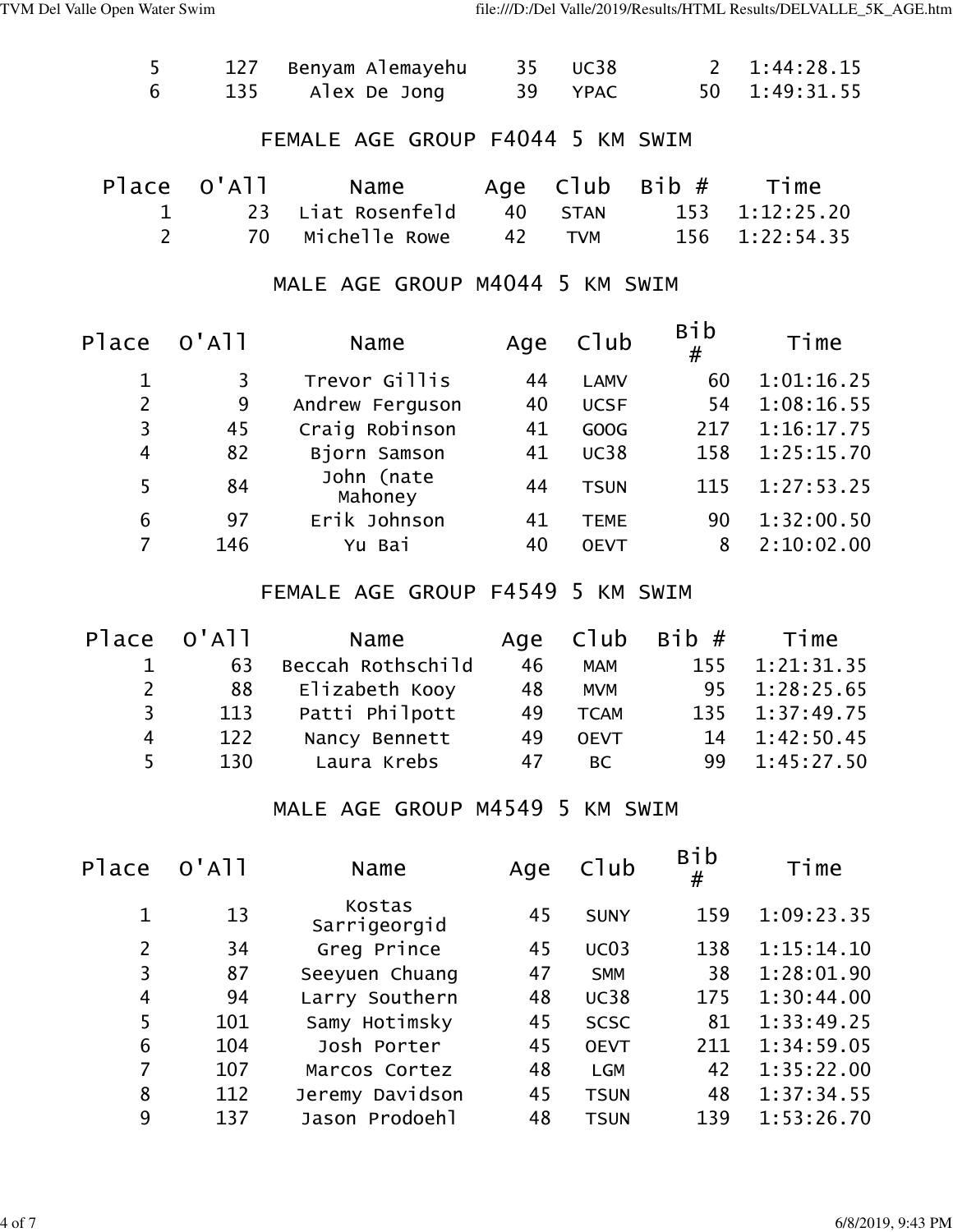## FEMALE AGE GROUP F5054 5 KM SWIM

|    | Place O'All | Name             |     |             | Age $C1ub$ Bib $#$ Time |
|----|-------------|------------------|-----|-------------|-------------------------|
|    | 25          | Janice Curtin    | 52  | <b>SMST</b> | 46 1:12:36.50           |
| 2  | 78          | Vicki Shu        | 51. | <b>MEMO</b> | 168 1:24:52.15          |
| २  | 115         | Linea Ross       | 52  | <b>OEVT</b> | 154 1:38:33.20          |
| 4  | 124         | Cameron Sullivan | 51. | <b>TVM</b>  | 179 1:43:43.75          |
| 5. | 151         | Colette Scales   | 53  | <b>BHAM</b> | 160 2:17:25.15          |

### MALE AGE GROUP M5054 5 KM SWIM

| Place          | $O'$ A $11$ | Name           | Age | $C$ ]ub     | <b>Bib</b><br># | Time       |
|----------------|-------------|----------------|-----|-------------|-----------------|------------|
|                | 12          | Todd Arris     | 54  | <b>TOC</b>  | $\overline{4}$  | 1:09:18.65 |
| $\overline{2}$ | 19          | David Lederman | 53  | <b>CRUZ</b> | 106             | 1:10:22.65 |
| 3              | 27          | Chris Bond     | 52  | <b>MAM</b>  | 19              | 1:12:46.85 |
| 4              | 28          | Eric Miller    | 53  | <b>STAN</b> | 121             | 1:12:54.00 |
| 5              | 50          | Andrew Wong    | 52  | <b>TVM</b>  | 205             | 1:17:04.30 |
| 6              | 60          | Jamie Kulla    | 50  | <b>STAN</b> | 100             | 1:20:16.20 |
| $\overline{7}$ | 81          | Michael Murphy | 52  | <b>UC38</b> | 125             | 1:25:13.80 |
| 8              | 118         | George Rehmet  | 53  | <b>SERC</b> | 146             | 1:40:52.35 |
| 9              | 119         | Enrique Ortiz  | 50  | <b>OEVT</b> | 131             | 1:41:38.10 |
|                |             |                |     |             |                 |            |

## FEMALE AGE GROUP F5559 5 KM SWIM

| Place          | $O'$ A $11$ | Name                   | Age | C1ub        | <b>Bib</b><br># | Time       |
|----------------|-------------|------------------------|-----|-------------|-----------------|------------|
| 1              | 20          | Kimberly Elsbach       | 56  | <b>DAM</b>  | 53              | 1:11:12.60 |
| 2              | 35          | Lisa Ward              | 55  | <b>WCM</b>  | 193             | 1:15:17.90 |
| 3              | 36          | Stephanie Couch        | 55  | <b>MELO</b> | 44              | 1:15:28.15 |
| $\overline{4}$ | 56          | Jayne Riley            | 56  | <b>SRVM</b> | 151             | 1:19:48.05 |
| 5              | 99          | Catherine Taylor       | 56  | <b>WCM</b>  | 182             | 1:32:50.35 |
| 6              | 109         | Laurie Lewis           | 58  | <b>UCSF</b> | 110             | 1:36:04.00 |
| 7              | 120         | Jennifer Phalen        | 55  | <b>DAM</b>  | 134             | 1:41:43.25 |
| 8              | 125         | Robin Mills            | 57  | <b>MAM</b>  | 122             | 1:44:06.55 |
| 9              | 138         | Linda Burns-<br>Siffle | 55  | <b>PSP</b>  | 27              | 1:54:01.80 |
| 10             | 142         | Teresa Focha           | 58  | <b>MAAC</b> | 57              | 1:59:50.05 |
| 11             | 148         | Leah Carroll           | 58  | <b>ALB</b>  | 30              | 2:12:00.30 |
|                |             |                        |     |             |                 |            |

### MALE AGE GROUP M5559 5 KM SWIM

|               | Place O'All | Name              |    |            | Age $C1ub$ Bib $#$ Time |
|---------------|-------------|-------------------|----|------------|-------------------------|
| $\mathbf{1}$  |             | 11 Kirk Richards  | 58 | <b>SMM</b> | 150 1:09:08.40          |
| $\mathcal{P}$ | 16          | Mike Carr         | 59 | <b>SRM</b> | 29 1:09:46.80           |
| 3             |             | 31 David Spitzler |    | 56 UCSF    | 176 1:14:22.90          |
|               | 49          | Jon Boone         | 56 | <b>WCM</b> | 21 1:16:59.35           |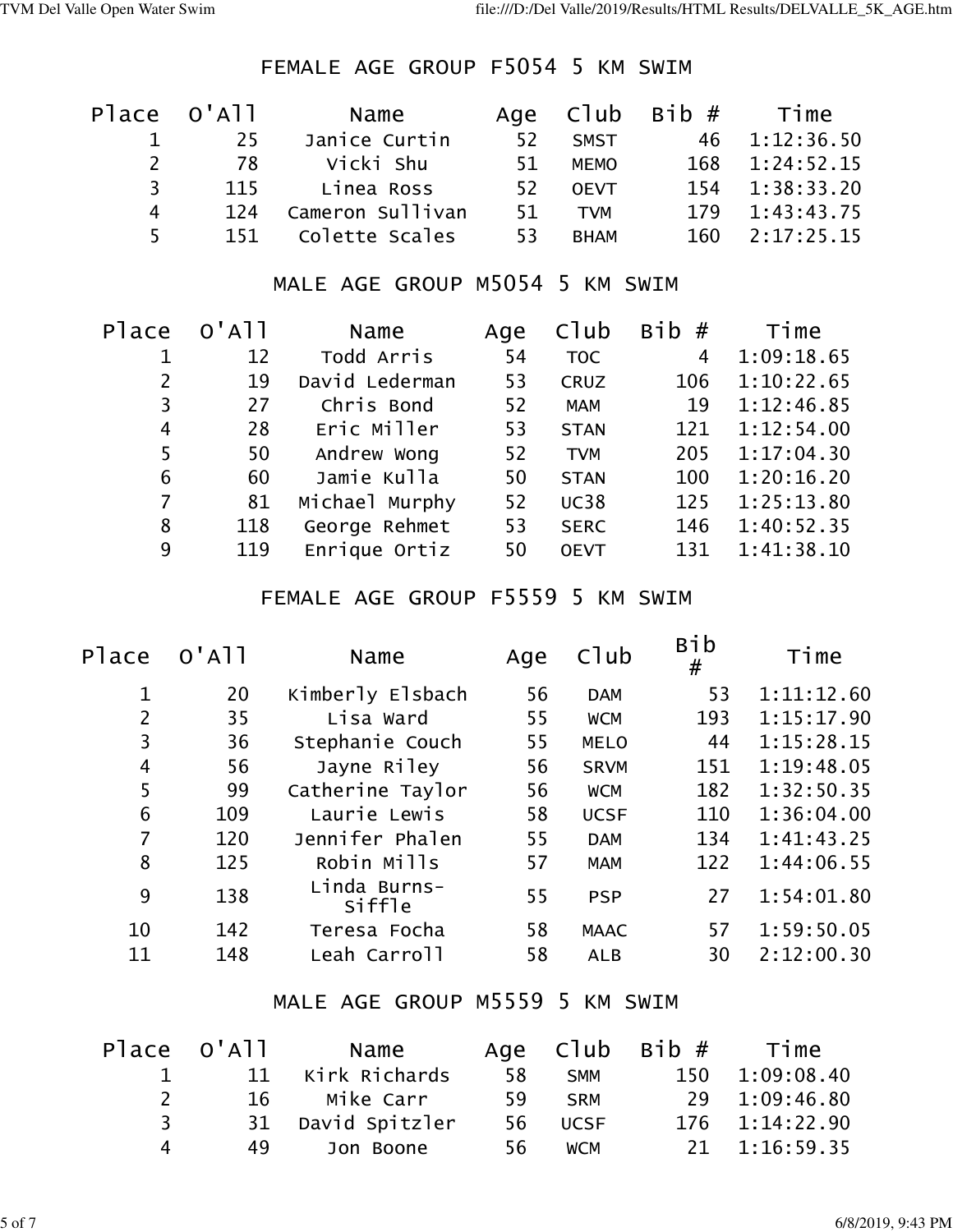| 5.             | 72  | Mark white        |      | 56 TSUN | 200 1:23:47.45        |
|----------------|-----|-------------------|------|---------|-----------------------|
| 6              |     | 126 Don Thornburg |      | 55 UC38 | 185 1:44:23.50        |
| $\overline{7}$ |     | 132 Richard J     |      | 58 SRVM | 85 1:46:34.30         |
| $\mathcal{R}$  | 139 | Bruce Barton      | 56 - | BC.     | $11 \quad 1:54:43.35$ |

## FEMALE AGE GROUP F6064 5 KM SWIM

|              |             | - 60                                                                                 |                                             | 104 1:29:08.00          |
|--------------|-------------|--------------------------------------------------------------------------------------|---------------------------------------------|-------------------------|
|              |             |                                                                                      |                                             | 144 1:30:10.40          |
|              |             |                                                                                      |                                             | 22 1:31:09.00           |
|              | Gail Gordon |                                                                                      |                                             | 62 2:05:00.05           |
| $\mathsf{2}$ | 4           | Place O'All   Name<br>90 Claire Lavery<br>92 Phyllis Quinn<br>96 Judy Bracken<br>143 | <b>ECAM</b><br>64 TOC<br>62 SRVM<br>61 TEME | Age $C1ub$ Bib $#$ Time |

## MALE AGE GROUP M6064 5 KM SWIM

|                | Place O'All | Name             |    |             | Age $C1ub$ Bib $#$ Time |
|----------------|-------------|------------------|----|-------------|-------------------------|
|                | 64          | John Jeha        | 61 | <b>SERC</b> | 210 1:21:54.90          |
| $2^{\circ}$    | 89          | David Stewart    | 61 | <b>VACA</b> | 177 1:29:05.45          |
| 3 <sup>7</sup> | 98          | Harlan Pinto     | 62 | <b>MELO</b> | 137 1:32:17.70          |
| 4              | 121         | Peter Tsugawa    | 61 | <b>MEMO</b> | 188 1:42:10.50          |
| 5              |             | 147 Frank Tuteur | 61 | <b>SRM</b>  | 189 2:11:57.65          |

## FEMALE AGE GROUP F6569 5 KM SWIM

|  | Place $0'$ All Name Age Club Bib $#$ Time |  |                |
|--|-------------------------------------------|--|----------------|
|  |                                           |  | 207 1:12:43.00 |

## MALE AGE GROUP M6569 5 KM SWIM

|              | Place $O'$ All Name Age Club Bib $#$ Time |        |                       |
|--------------|-------------------------------------------|--------|-----------------------|
|              | 1 76 David Carter                         |        | 65 SERC 31 1:24:38.85 |
| <sup>2</sup> | 128 Greg Jacobus 68 TCAM                  |        | 86 1:44:37.45         |
| $\mathbf{R}$ | 131 Don Tatzin                            | 67 OAK | 181 1:46:26.55        |

### FEMALE AGE GROUP F7074 5 KM SWIM

| Place O'All | Name                       |  | Age $C1ub$ Bib $#$ | Time          |
|-------------|----------------------------|--|--------------------|---------------|
|             | 108 Marianne Brems 70 MELO |  |                    | 24 1:35:26.05 |

# MALE AGE GROUP M7074 5 KM SWIM

|              | Place O'All Name   |        |         | Age $C1ub$ Bib $#$ Time |
|--------------|--------------------|--------|---------|-------------------------|
|              | 1 33 Joel Wilson   |        | 71 CRUZ | 203 1:14:44.50          |
| <sup>2</sup> | 95 Bob Upshaw      | 70 WCM |         | 190 1:31:06.20          |
|              | 145   Ron Scrivani |        | 71 UC38 | 165 2:09:40.45          |